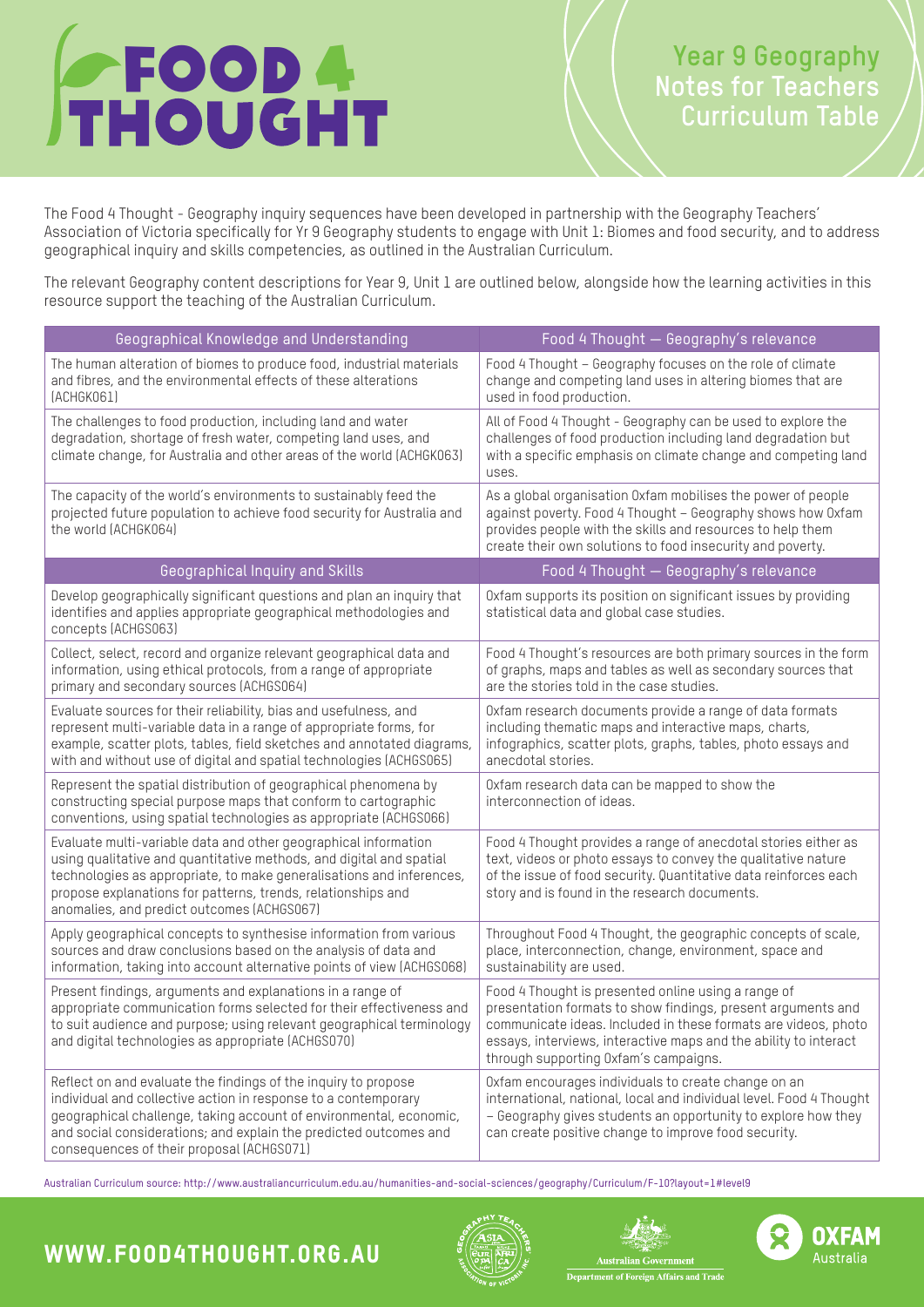# **FOOD 4**

and how to fix our broken for  $\alpha$  our broken for  $\alpha$ 

# **Year 9 Geography Notes for Teachers**

# **INTRODUCTION**

land grabs and agro-ecology began to be used. Non-gov<br>and work with .small-scale farmers to help ensure their and work with, small-scale farmers to help ensure their food security.<br>. Access to food is a basic human right and social justice issue. Land and water are critical to food production. People should at all times have access to food in sufficient quantity and quality to have a healthy and active life. In an attempt to achieve this, 1.5 billion men and women farmers work on 404 million small-scale farms of less than two hectares\* (about the size of two rugby fields or five soccer fields). In 2008, access to food was affected by global food price spikes that brought about changes in the ways food-producing companies sought out and utilised the agricultural regions of the world. New terminology such as land grabs and agro-ecology began to be used. Non-government organisations like Oxfam Australia advocate for the rights of,

\*Source: [http://ec.europa.eu/agriculture/consultations/family-farming/contributions/ifoam-2\\_en.pdf](http://ec.europa.eu/agriculture/consultations/family-farming/contributions/ifoam-2_en.pdf )

# Aim

The aim of this resource is to provide teachers with an inquiry-based teaching approach that focusses on the role of the environment in providing food, and the economic and political circumstances required to ensure food security for all people into the future.

# Curriculum links — Australian Curriculum: Geography

# Unit 1: Biomes and food security

A table demonstrating links between the curriculum and learning activities is also supplied.

# **Geographical Knowledge and Understanding**

- The human alteration of biomes to produce food, industrial materials and fibres, and the environmental effects of these alterations [\(ACHGK061\)](http://www.australiancurriculum.edu.au/Curriculum/ContentDescription/ACHGK061)
- The challenges to food production, including land and water degradation, shortage of fresh water, competing land uses, and climate change, for Australia and other areas of the world [\(ACHGK063\)](http://www.australiancurriculum.edu.au/Curriculum/ContentDescription/ACHGK063)
- The capacity of the world's environments to sustainably feed the projected future population to achieve food security for Australia and the world [\(ACHGK064\)](http://www.australiancurriculum.edu.au/Curriculum/ContentDescription/ACHGK064)

# **Geographical Inquiry and Skills**

### Observing, questioning and planning

• Develop geographically significant questions and plan an inquiry that identifies and applies appropriate geographical methodologies and concepts [\(ACHGS063\)](http://www.australiancurriculum.edu.au/Curriculum/ContentDescription/ACHGS063)

### Collecting, recording, evaluating and representing

- Collect, select, record and organize relevant geographical data and information, using ethical protocols, from a range of appropriate primary and secondary sources [\(ACHGS064\)](http://www.australiancurriculum.edu.au/Curriculum/ContentDescription/ACHGS064)
- Evaluate sources for their reliability, bias and usefulness, and represent multi-variable data in a range of appropriate forms, for example, scatter plots, tables, field sketches and annotated diagrams, with and without use of digital and spatial technologies [\(ACHGS065\)](http://www.australiancurriculum.edu.au/Curriculum/ContentDescription/ACHGS065)
- Represent the spatial distribution of geographical phenomena by constructing special purpose maps that conform to cartographic conventions, using spatial technologies as appropriate [\(ACHGS066\)](http://www.australiancurriculum.edu.au/Curriculum/ContentDescription/ACHGS066)







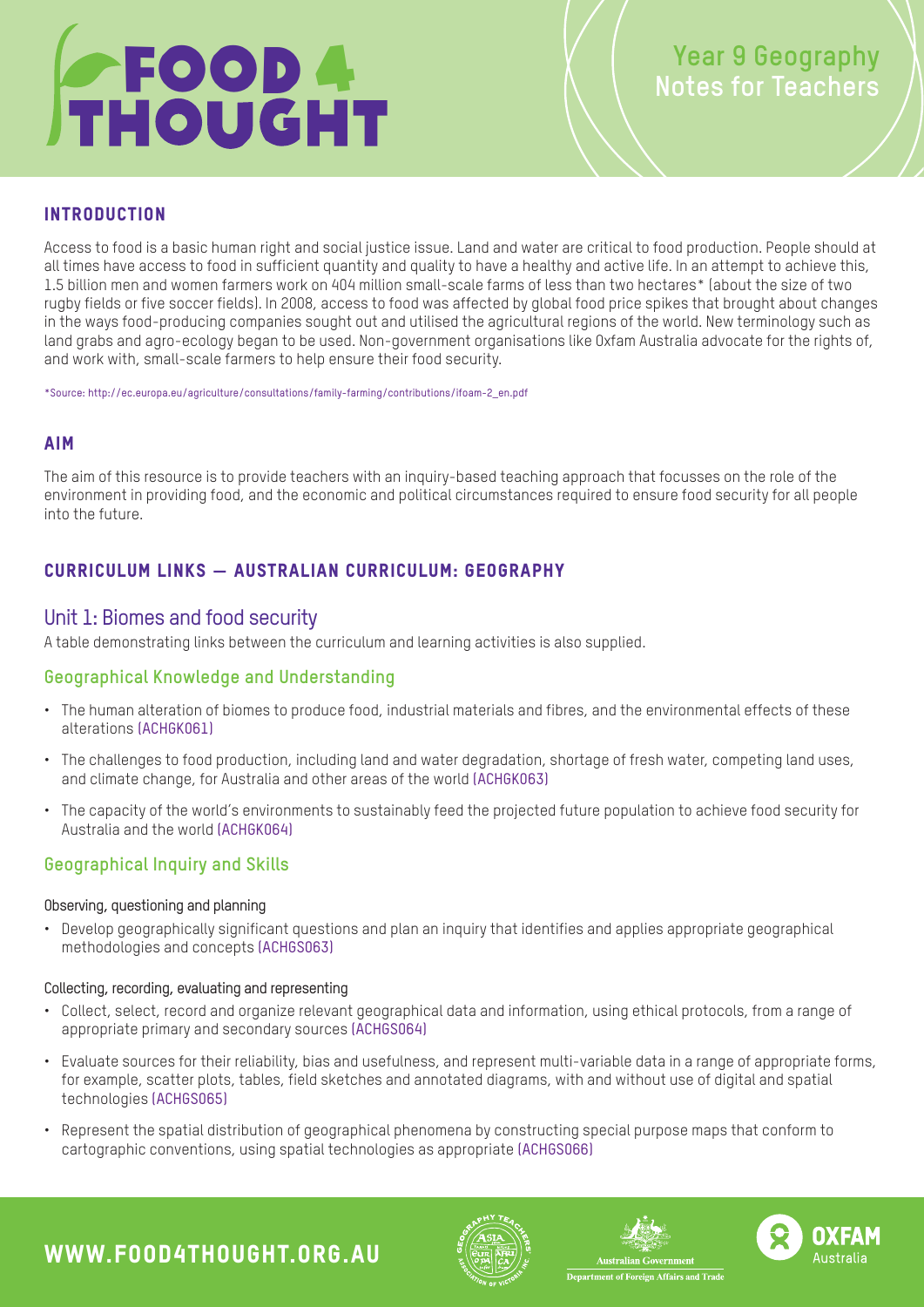#### Interpreting, analysing and concluding

- Evaluate multi-variable data and other geographical information using qualitative and quantitative methods, and digital and spatial technologies as appropriate, to make generalisations and inferences, propose explanations for patterns, trends, relationships and anomalies, and predict outcomes [\(ACHGS067\)](http://www.australiancurriculum.edu.au/Curriculum/ContentDescription/ACHGS067)
- Apply geographical concepts to synthesise information from various sources and draw conclusions based on the analysis of data and information, taking into account alternative points of view [\(ACHGS068\)](http://www.australiancurriculum.edu.au/Curriculum/ContentDescription/ACHGS068)

#### Communicating

• Present findings, arguments and explanations in a range of appropriate communication forms selected for their effectiveness and to suit audience and purpose; using relevant geographical terminology and digital technologies as appropriate [\(ACHGS070\)](http://www.australiancurriculum.edu.au/Curriculum/ContentDescription/ACHGS070)

#### Reflecting and responding

• Reflect on and evaluate the findings of the inquiry to propose individual and collective action in response to a contemporary geographical challenge, taking account of environmental, economic and social considerations; and explain the predicted outcomes and consequences of their proposal [\(ACHGS071\)](http://www.australiancurriculum.edu.au/Curriculum/ContentDescription/ACHGS071)

#### **Inquiry sequence**

- A. How have people altered biomes to grow food? [ACHGK061]
- B. What are some of the challenges to food production? [ACHGK063]
- C. How can food security be achieved in the future? [ACHGK064]
- D. What action can be taken to improve food security? [ACHGS071]

#### Suggested time: Approximately 23 lessons

### **Resources required**

- Internet access
- Whiteboard or overhead projector
- Paper, pens, coloured pencils
- Blank outline map of the world

www.food4thought.org.au

• Atlases







.<br>Department of Foreign Affairs and Trade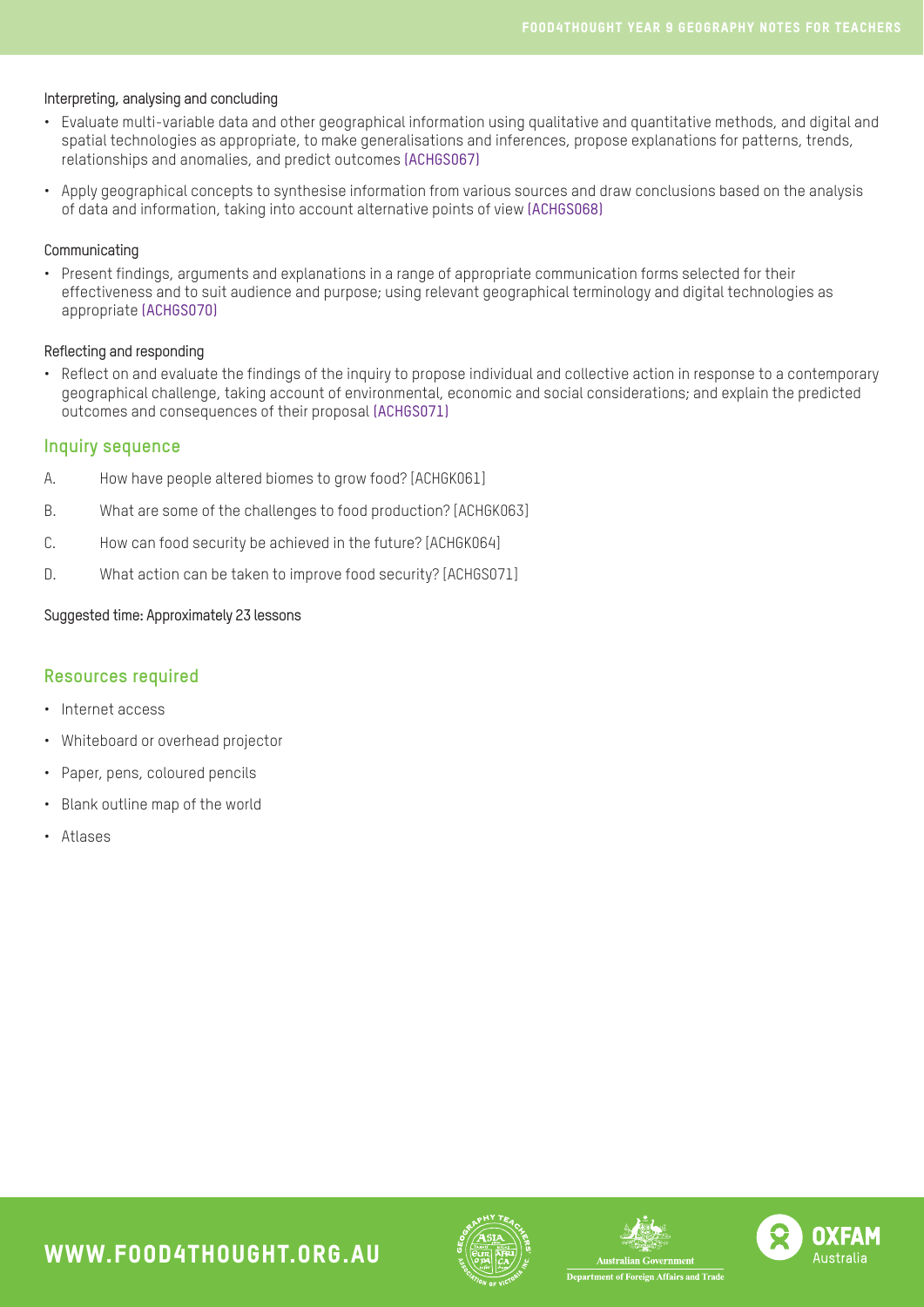# Part A: How have people altered biomes to grow food?

#### **Time:** 5 lessons.

**Geographical concepts:** Environment, change, interconnection.

**Aim:** To identify and describe the major terrestrial global biomes, their spatial distribution and the human alterations of biomes which allow food production, including the environmental effects of these alterations.

## **Introduction**

Biomes are major terrestrial (land) vegetation communities such as tropical forests, grasslands or deserts. Similar biomes, but with different species of plants and animals, are found around the world in similar climatic zones. Oceanic biomes also exist.

Climatic conditions, topography and soils influence the characteristics of terrestrial biomes. When people can rely on biomes to produce nutritious, safe and sufficient food for a fit and healthy life, then the region can be said to be food secure. Food insecurity occurs when this situation cannot be reached or retained.

## **Activity 1: How are biomes used for food production?**

To develop an understanding of student background in this topic two options are provided.

a. Set up a KWLH organiser. Oxfam has created a template that can be found here: [https://www.oxfam.org.au/wp-content/uploads/2015/01/Oxfam-Schools-Program\\_](https://www.oxfam.org.au/wp-content/uploads/2015/01/Oxfam-Schools-Program_KWLH-Organiser.pdf ) [KWLH-Organiser.pdf](https://www.oxfam.org.au/wp-content/uploads/2015/01/Oxfam-Schools-Program_KWLH-Organiser.pdf )

- K Students recall and list what they KNOW about a topic
- W Students determine what they WANT to learn
- L Students identify and reflect upon what they have LEARNT at the end of the topic
- H Students reflect on HOW they have learnt and what they have learnt.



#### AND/OR

#### b. Worksheet 1: Fast facts about global food production and food security

Use this thought provoker to show students the facts about food production and have them answer the key question.

# **Activity 2: How are biomes altered for food production?**

This activity maps the major terrestrial biomes and compares their global distribution to that of land used in agriculture. It uses two interactive maps — one to look at how human development of agricultural systems changes biomes; the other to evaluate each country's food security.

#### Worksheet 2: Which biomes are able to produce food?

Students could use PowerPoint or [Wowslider](wowslider.com) to assist in the production of the photo essay in the Extension activity. Pictures used should be taken from Creative Commons sources in all cases.



www.food4thought.org.au







ent of Foreign Affairs and Trad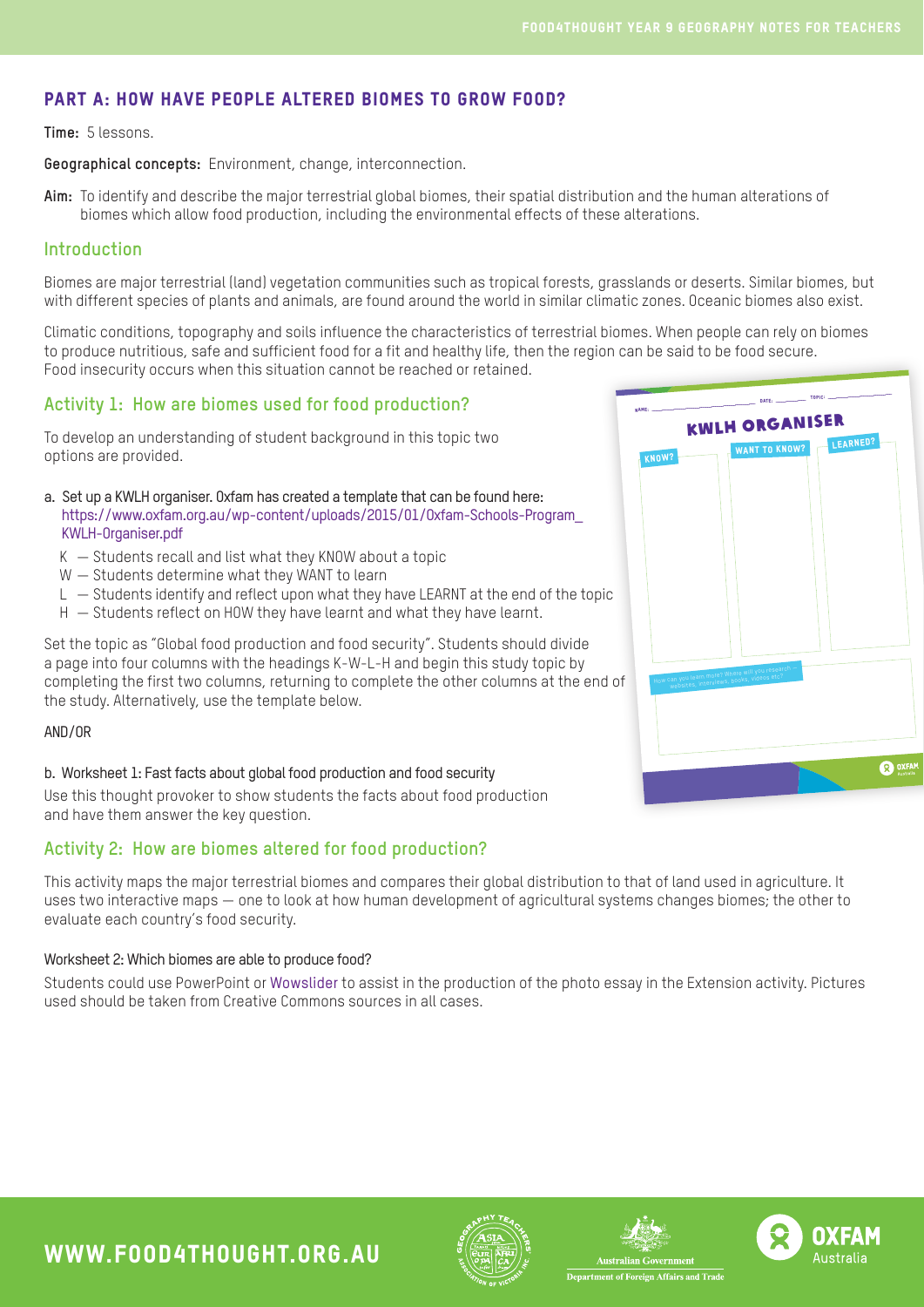# Part B: What are some of the challenges to food production?

#### **Time:** 11 lessons.

**Geographical concepts:** Place, interconnection, sustainability, environment, scale.

**Aim:** To show how parts of our food system are broken as a result of climate change and land grabs by commercial foodproducing companies to change farming practices.

### **Introduction: What's wrong with our food system?**

Use the infographic here: [http://awesome.good.is/transparency/web/1204/what-s-wrong-with-our-food-system/flash.]( http://awesome.good.is/transparency/web/1204/what-s-wrong-with-our-food-system/flash.html ) [html]( http://awesome.good.is/transparency/web/1204/what-s-wrong-with-our-food-system/flash.html ) to introduce students to the some of the challenges to food production and feeding the population. This can be shown on an Interactive White Board (IWB) or students can look at it on their own devices. Students should be encouraged to respond to the question "What's wrong with our food system?" by completing a PMI (Plus, Minus, Interesting) as a group activity either on the blackboard, by using sticky labels or using a digital display.

A PMI template for this activity can be found at: [https://www.oxfam.org.au/wp-content/uploads/2015/01/Oxfam-Schools-](https://www.oxfam.org.au/wp-content/uploads/2015/01/Oxfam-Schools-Program_PMI.pdf)[Program\\_PMI.pdf](https://www.oxfam.org.au/wp-content/uploads/2015/01/Oxfam-Schools-Program_PMI.pdf)

# **Activity 1: Major challenges to food production**

This activity considers two of the main challenges to food production — climate change and land grabs. Each challenge is addressed through completing separate worksheets.

#### Worksheet 3: Major challenges to food production — climate change

This worksheet assumes an understanding of climate change and does not look at the issue itself, but rather at implications for the growing of food. Teachers should ensure students have some understanding of climate change prior to completing this exercise.

Chapter 7 of the March 2014 Intergovernmental Panel on Climate Change (IPCC) report [www.ipcc.ch/report/ar5/wg2/](http://www.ipcc.ch/report/ar5/wg2/) is titled "Food security and food production systems". This makes excellent background reading for this unit. The graphics at the end of the chapter may interest teachers.

In question 2, on the worksheet a diamond ranking activity is used. Oxfam provides students with a template here: [https://](https://www.oxfam.org.au/wp-content/uploads/2015/01/Oxfam-Schools-Program_Diamond-Ranking-Chart.pdf) [www.oxfam.org.au/wp-content/uploads/2015/01/Oxfam-Schools-Program\\_Diamond-Ranking-Chart.pdf](https://www.oxfam.org.au/wp-content/uploads/2015/01/Oxfam-Schools-Program_Diamond-Ranking-Chart.pdf) Students will need to discard one factor from the list — they may like to choose this at the beginning or after some discussion during the activity.

In the highest part of the diamond ranking, students should place the idea that they think is the factor that most impacts on what people eat. In the lowest part of the ranking, students choose the least important factor. On the second line, they should place the next two most important factors, and so on until all the factors have been ranked. Now students compare their diamond ranking with another person and try to come to an agreed diamond ranking — they may need to justify and compromise so the final diamond ranking reflects both their ideas.

Note that the Oxfam link used in question 3 [www.oxfam.org.au/explore/climate-change/what-oxfam-is-doing/faces-of](http://www.oxfam.org.au/explore/climate-change/what-oxfam-is-doing/faces-of-climate-change/)[climate-change/](http://www.oxfam.org.au/explore/climate-change/what-oxfam-is-doing/faces-of-climate-change/) allows teachers to print the text for each film clip — go to the end of each film clip to do this. This video of climate adaption work in Timor Leste, also illustrates another recent example of work being done to assist communities adapt to climate change: [http://youtu.be/Q3\\_oZ-hUl5U]( http://youtu.be/Q3_oZ-hUl5U)

#### Worksheet 4: Major challenges to food production — competing for land use

Teachers will find that this site <http://newint.org/features/2013/05/01/land-grabs-the-facts-infographic/> provides a brief introduction to the issues involved in land grabs. Show this to your class and discuss the issues.

Introduce the topic to students with an animation: 'An animated guide to land grabs' at <http://youtu.be/5GL54O0QthE>. Also show the class "Does your sugar lead to land grabs?" at <http://youtu.be/JsTi8LrTLFg>. Use these as a basis for a discussion to clarify the meaning of land grabs.

For Question 3, teachers will need to provide a blank map of the world with country borders marked (Oxfam has provided one here: [https://www.oxfam.org.au/wp-content/uploads/2015/01/Oxfam-Schools-Program\\_Cloropleth-Map.pdf](https://www.oxfam.org.au/wp-content/uploads/2015/01/Oxfam-Schools-Program_Cloropleth-Map.pdf) and also have access to atlases.

www.food4thought.org.au